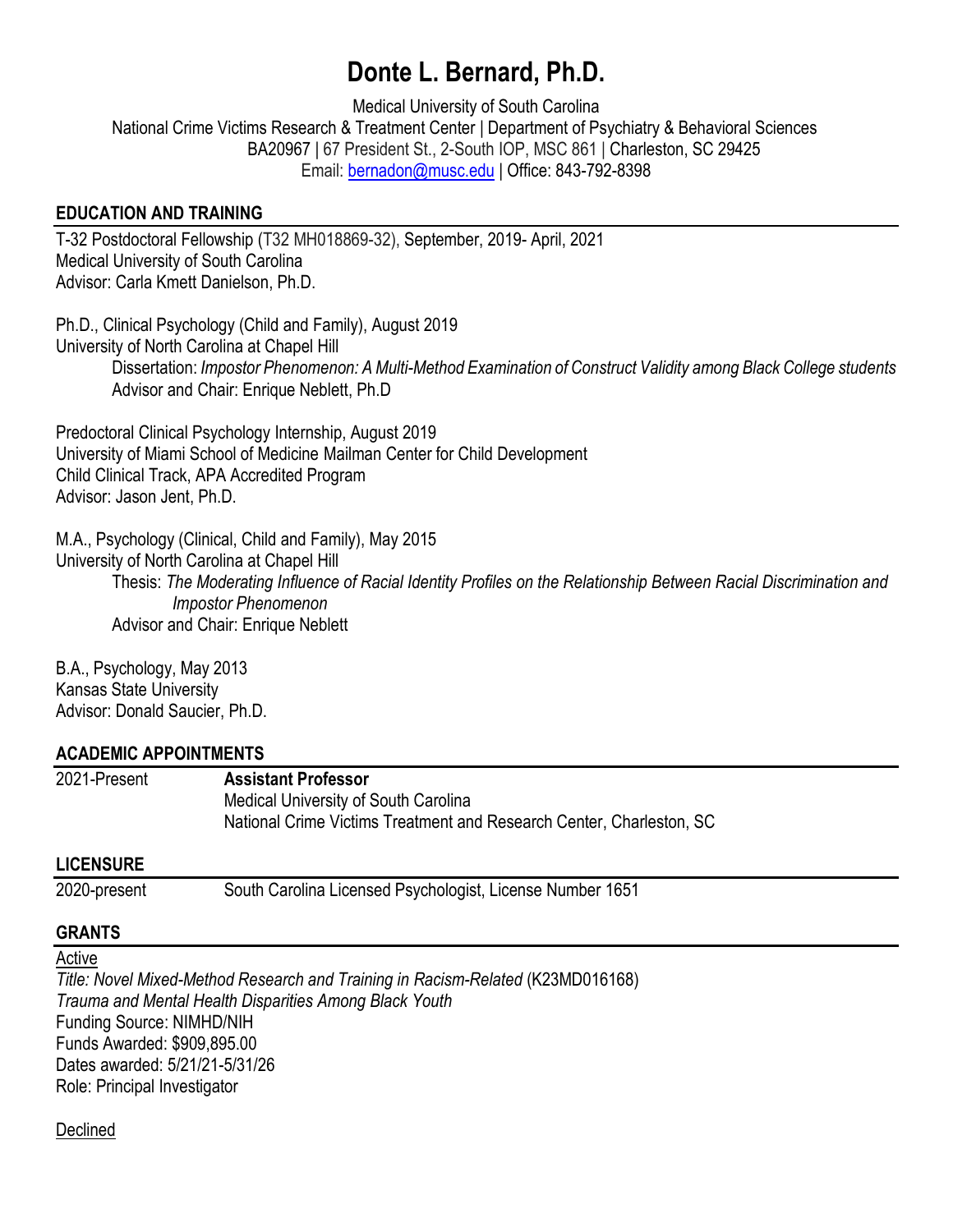Title: *Racial Discrimination and Health among Black Youth: Understanding Developmental Mechanisms* Funding Source: NCATS/NIH Funds Awarded: \$452,250.00 Proposed Dates: 04/01/21-3/31/23 Role: Principal Investigator

#### **FELLOWSHIPS, HONORS, AND AWARDS**

- 2020 Fellow, Child Intervention, Prevention, & Services (CHIPS), National Institute of Mental Health [R25MH068367]
- 2020 Fellow, Researcher Resiliency Training (RRT), Washington University in St. Louis, Brown School [R25MH118935]
- 2019 Dissertation of the Year Award, American Association of Blacks in Higher Education
- 2017 Baughman Dissertation Research Award, University of North Carolina at Chapel Hill, Department of Psychology and Neuroscience
- 2017 Bernadette Gray-Little Award for Diversity Enhancement in Psychological Research, University of North Carolina, Department of Psychology and Neuroscience
- 2017 Rosa Swanson Award**,** University of North Carolina at Chapel Hill, Department of Psychology and Neuroscience
- 2017 Student Ambassador Scholarship, ResearchTalk Qualitative Research Workshop
- 2017 Excellence in Mentoring Award, University of North Carolina at Chapel Hill, Graduate and Professional Student Federation (GPSF)
- 2017 Outstanding Student Diversity Research Award, Society for Science of Clinical Psychology (SSCP)
- 2017 Chancellor's Candidacy Research Award, University of North Carolina at Chapel Hill, Initiative for Minority **Excellence**
- 2016 Fellow, Program for Research on Black Americans (PRBA), University of Michigan
- 2014 National Science Foundation Graduate Research Predoctoral Fellowship, National Science Foundation
- 2014 Ford Foundation Predoctoral Fellowship, Ford Foundation
- 2014 Diversity Research Article Award, Psi Chi, The International Honor Society in Psychology
- 2014 Outstanding Graduate Research Poster Presentation Award, American Psychological Association, Division 45
- 2013 Dahlstrom Fellowship, University of North Carolina at Chapel Hill, Department of Psychology and Neuroscience
- 2013 Doreen Shanteau Undergraduate Research Fellowship, Kansas State University, Department of Psychology
- 2013 John C. Peterson Undergraduate Research Award, Kansas State University, Department of Psychology
- 2011 McNair Scholar, Kansas State University

# **PUBLICATIONS**

#### Refereed Journal Articles

- 1. Banks, D. E., Riley, T. N., **Bernard, D. L.,** Fisher, S., & Barnes-Najor, J. (*in press*). Traditional risk and cultural protection: Correlates of alcohol and cannabis co-use among African American adolescents. *Psychology of Addictive Behaviors.*
- 2. Willis, H.A., Sosoo, E.E., **Bernard, D.L.**, Neal, A.J., & Neblett, E.W. (*in press*). The associations between internalized racism, racial identity, and psychological distress. *Emerging Adulthood.*
- 3. **Bernard, D.L.,** Calhoun, C. D., Banks, D.E., Halliday, C. A., Hughes-Halbert, C., & Danielson, C. K. (2021*).*  Making the "C-ACE" for a culturally-informed adverse childhood experiences framework to understand the pervasive mental health impact of racism on Black youth. *Journal of Child and Adolescent Trauma,* 14(2), 233-247*.*
- 4. **Bernard, D. L.,** Jones, S. C.T., Volpe, V.V. (2020). Impostor phenomenon and psychological well-being: The moderating roles of John Henryism and racial composition of college campus. *Journal of Black Psychology,* 46(2-3), 195-227.
- 5. Sosoo, E. E., **Bernard, D. L.,** & Neblett, E. W., Jr. (2020). The influence of internalized racism on the relationship between discrimination and anxiety. *Cultural Diversity and Ethnic Minority Psychology*, 26(4), 570–580.

#### Donte L. Bernard Page 2 of 14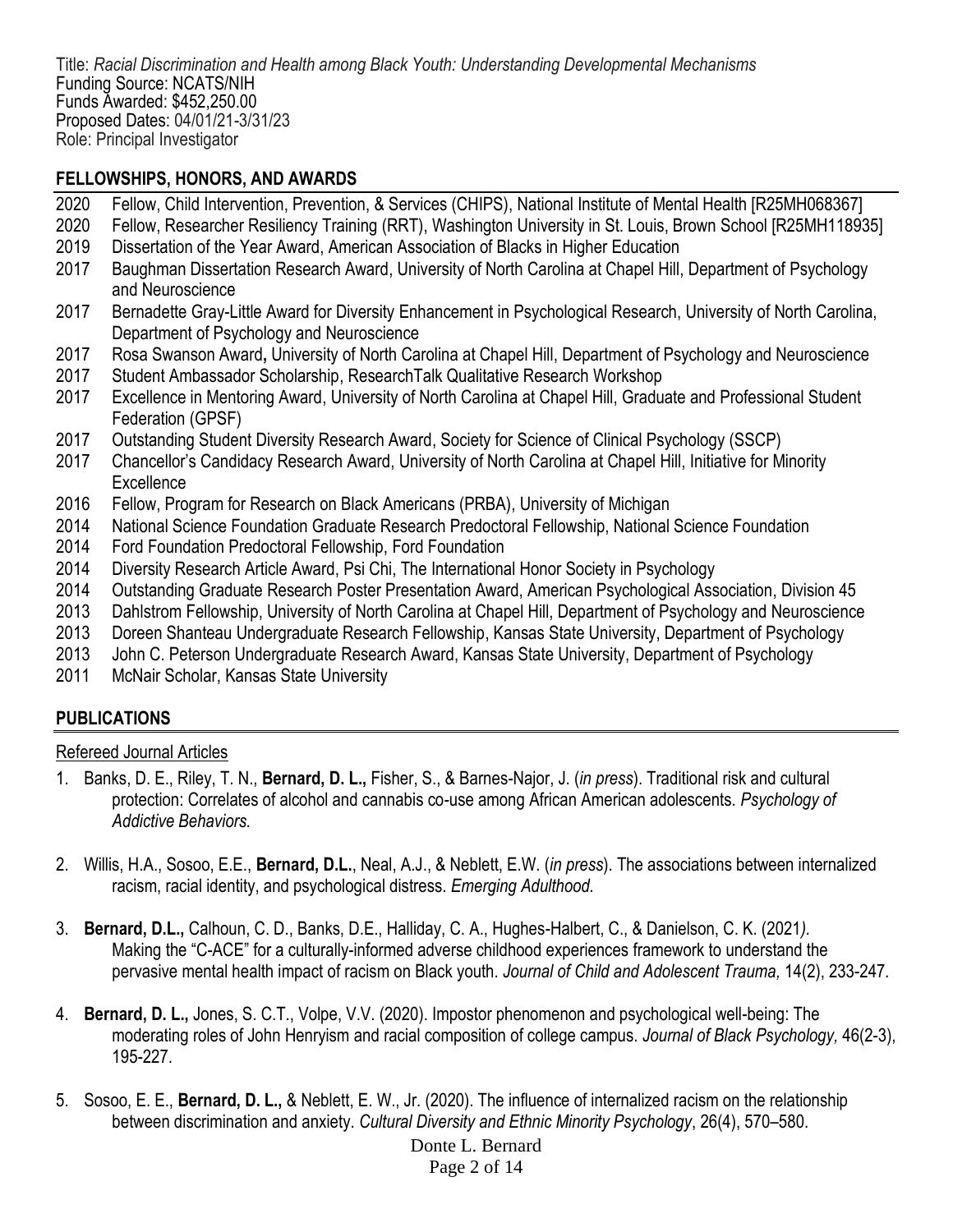- 6. McManus, J. L., Saucier, D. A., O'Dea, C. J., & **Bernard, D. L.** (2019). Aversive Affect Versus Racism as Predictors of Racial Discrimination in Helping. *Basic and Applied Social Psychology*, 41(4), 230-253.
- 7. **Bernard, D. L.,** & Neblett, E. W. (2018). Culturally informed model of the development of impostor phenomenon among African American youth. *Adolescent Research Review, 3*(*3*), *279-300*.
- 8. **Bernard, D. L.**, Hoggard, L. S., & Neblett, E. W., Jr. (2018). Racial discrimination, racial identity, and impostor phenomenon: A profile approach. *Cultural Diversity and Ethnic Minority Psychology, 24*(1), 51-61.
- 9. Cokley, K., Smith, L., **Bernard, D. L.,** Hurst, A., Jackson, S., Stone, S., Awosogba, O, Saucer, C., Bailey, M., Roberts, D., (2017). Impostor feelings as a moderator and mediator of the relationship between perceived discrimination and mental health among ethnic minority college students. *Journal of Counseling Psychology, 64*(2)*, 141–154.*
- 10. **Bernard, D.L.,** Lige, Q.M., Willis, H.A., Sosoo, E.E., & Neblett, E.W. (2017). Impostor phenomenon and mental health: The influence of racial discrimination and gender. *Journal of Counseling Psychology*, 64(2), 155-166.
- 11. Neblett, E. W., **Bernard, D. L.,** & Banks, K. H. (2016). The moderating roles of gender and socioeconomic status in the association between racial discrimination and psychological adjustment. *Cognitive and Behavioral Practice, 23*(3), 385-397*.*
- 12. Gaylord-Harden, N. K., Zakaryan, A., **Bernard, D. L.,** & Pekoc, S. (2015). A cluster analysis derived classification of community-level victimization and aggressive behavior in African American male adolescents*. Journal of Community Psychology*, *43*(4), 502-219.
- 13. Mitchell, Y.T., Hartenstein, J.L., & **Bernard, D.L.** (2014). Portfolios in family science: A template for integrating family life education. *Family* Science *Review*, 19(1), 37-55.
- 14. **Bernard, D. L.,** McManus, J. L., & Saucier, D. A. (2014). Blacks in the red: Racial discrimination in funding allocations. *Psi Chi Journal of Psychological Research*, *19*(1), 28-36.

#### Submitted Manuscripts

- 1. **Bernard, D. L.,** Halliday, C. A., Banks, D.E., Are, F., & Danielson, C. K. (*under review*). Rumination as a mediator of the association between racial discrimination and internalizing symptoms among Black youth.
- 2. **Bernard, D.L**., Smith, Q., Lanier. P. J. (*under review*). Racial discrimination as a risk factor for internalizing concerns and other adverse childhood experiences.
- 3. **Bernard, D.L.,** Willis, A., H., Sosoo, E.E. (*under review).* The impact of racism on violence exposure among Black children in the United States.
- 4. Goodrum, N. M., **Bernard, D.L.,** & Moreland, A. D. (*in preparation)*. Relations among interpersonal violence, PTSD, and substance use: Do indirect effects differ by substance type?
- 5. Banks, D. E., Hahn, A. M., Goodrum, N. M., **Bernard, D. L.,** Adams, Z. W., McCart, M. R., Chapman, J., Sheidow, A. J., de Arellano, M. A., & Danielson, C. K. (*under review*). Sexual Risk Behavior among Adolescents Seeking Treatment for Posttraumatic Stress Disorder: Implications for Integrated Treatment.
- 6. Anyiwo, N., Avery, L.R., Stanton, A.G**., Bernard, D.L.,** Abrams, J.A., & Golden, A.R. (*under review*). Becoming Strong: Sociocultural Experiences, Mental Health & Black Girls' Strong Black Woman Schema Endorsement.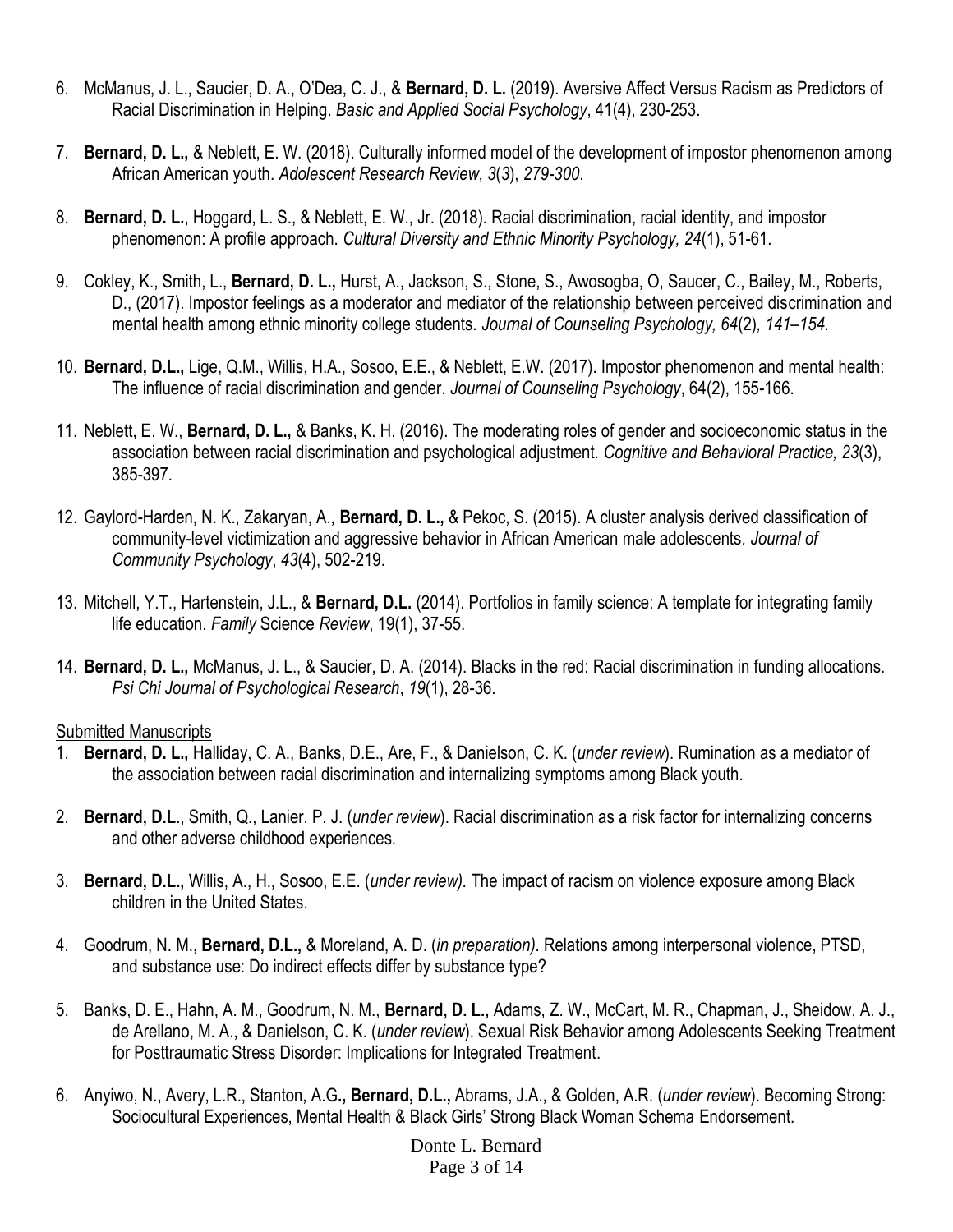#### Works in Preparation

- 1. **Bernard D. L.,** O'Loughlin, K., Anton., M. T., Ridings, L.E., Cooley, J.L., Gavrilova, Y., Ruggiero, K. J., & Davidson, T.M. (*in preparation*). Mental health Services among African American and White patients hospitalized after traumatic injury.
- 2. **Bernard, D. L.,** Haroon, M. & Neblett, E. W. (*in preparation*). Impostor phenomenon: A multi-method examination of construct validity among Black college students.
- 3. Halliday, C. A., Splett, J.W., **Bernard, D.L.,** McSween, D. (*in preparation)*. Maximizing equity outcomes in the interconnected systems framework.

# Chapters in Edited Collections

- 1. **Bernard, D. L.** & Stone-Sabali, S. (*in press).* Impostor phenomenon: Considerations for students in clinical psychology. In M.J. Prinstein (Ed.), The portable mentor: Expert guide to a successful career in psychology. Third Edition. New York: Cambridge University Press.
- 2. Calhoun, C.D., **Bernard, D.L.,** Medina, L.D., Behar, E., Smith, A.R., Miller, A.B., Franklin, J.C., Diaz Martinez, A.M., Scarpa, A., Nock, M.K., & Prinstein, M. J. (in press). Considerations for first generation students in psychology. In M.J. Prinstein (Ed.), The portable mentor: Expert guide to a successful career in psychology. Third Edition. New York: Cambridge University Press.
- 3. Neblett, E. W., Sosoo, E. E., Willis, H. A., **Bernard, D. L.,** & Bae, J. (2018). Cognitive behavioral models, measures, and treatments for depressive disorders in African Americans. In E. C. Chang, C. A. Downey, J. K. Hirsch, & E. A. Yu (Eds.), Treating depression, anxiety, and stress in ethnic and racial groups (pp. 73–97). Washington, DC: American Psychological Association.
- 4. Neblett, E.W., Jr., Sosoo, E.E., Willis, H.A., **Bernard, D.L**., Bae, J., & Billingsley, J.T. (2016). Racism, racial resilience and African American youth development. Person-centered analysis as a tool to promote equity and justice. In S.S. Horn, M.D. Ruck, & L.S. Liben (Eds). & J. Benson (Series Ed.), *Advances in Child Development and Behavior: Equity and justice in developmental sciences* (*Vol. 2): Implications for young people, families, and communities, 51, 43-79.*

# Other Peer Reviewed Work

1. Calhoun, C. D., **Bernard, D. L.,** Medina, L., Behar, E., Smith, A., Miller, A. B., Franklin, J.C., Diaz-Martinez, A. M., Scarpa., A., Nock, M. K., & Prinstein, M. J*.* (*in press).* Considering graduate students first: Reflections and advice from first-generation students in our field. *Behavior Therapist.*

# Research Based Commentary

- 1. Desir, M.P. & **Bernard, D.L.** (2021). [Research to practice brief](https://2a566822-8004-431f-b136-8b004d74bfc2.filesusr.com/ugd/4700a8_768c33c4c804437795bd3e08a29c4936.pdf) on the paper "Healing interpersonal and racial trauma: Integrating racial socialization into trauma-focused cognitive behavioral therapy for African American youth by Metzger, I.W., Anderson R.E., Are. F., & Ritchwood, T. *American Professional Society on the Abuse of Children Research to Practice Briefs.*
- *2.* Sosoo, E. E., **Bernard, D.L.,** Merritt, C.C. (July 21, 2020). [Antiracism Requires Accomplices.](https://www.pcsasnews.org/antiracism-requires-accomplices) *Diversity Issues in Clinical Science: Psychological Clinical Science Accreditation System Newsletter.*
- 3. **Bernard, D.L** & Lowe, L. (July 30, 2019). [Impostor Syndrome, Black College Students and How Administrators Can](https://diverseeducation.com/article/150966/)  [Help.](https://diverseeducation.com/article/150966/) *Diverse Issues in Higher Education*.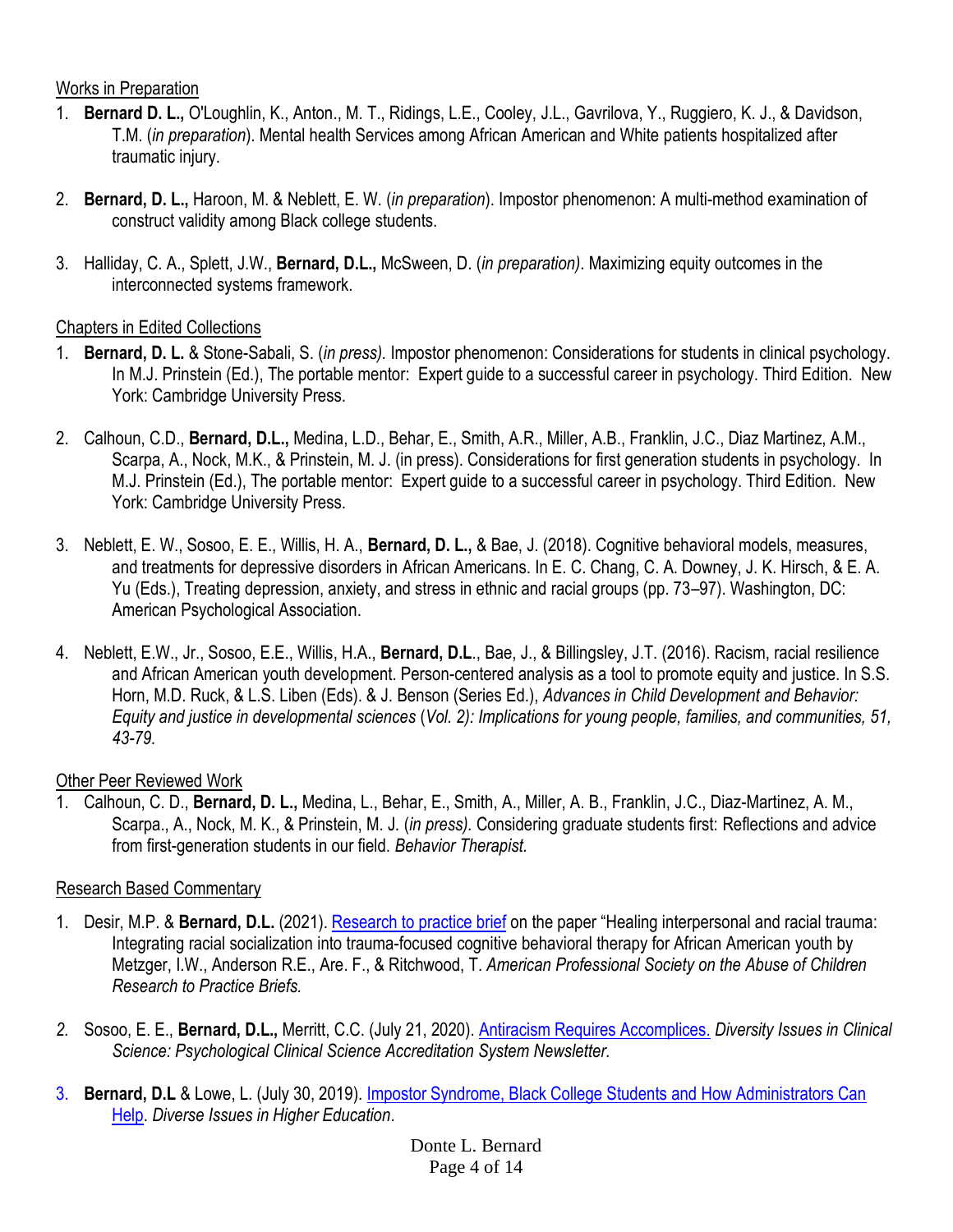# **CONFERENCE PRESENTATIONS**

Papers

- 1. **Bernard, D.L.** (2021, February). *The Moderating Role of John Henryism and First-Generation Status in the Association between Minority status Stress and Psychological Adjustment.* In H. Willis (Chair), Examining the Influence of Culturally-Specific Risk and Protective Factors on the Psychological Well-Being of African American Late Adolescents: Implications for Counseling and Clinical Interventions. Symposium virtually presented at SRA Virtual 2021.
- 2. **Bernard, D.L.,** Halliday, C. A., & Danielson, C., K. (2020, November). *Rumination as a Mediator of the Association between Racial Discrimination and Mental Health among Black Adolescents.* In D. Bernard (Chair), Identifying Barriers and Mechanisms for the Treatment of Racial Trauma Among Black Communities: Implications for Bridging Science and Practice. Symposium virtually presented at International Society for Traumatic Stress Studies Annual Meeting.
- *3.* **Bernard, D.L.** (2020, May). *Impostor Phenomenon and Psychological Well-Being: The Moderating Roles of John Henryism and Racial Composition of College Campus.* In D. Bernard (Chair), The role of Culturally Specific Coping among Black Youth and Adolescents. Symposium accepted at the Society for Research in Child Development Special Topic Meeting, Rio Grande, Puerto Rico. *Conference Cancelled.*
- *4.* **Bernard, D.L.** (2019, March). *Understanding the Impostor Phenomenon among African American College Students.*  Paper presented at the American Association of Blacks in Higher Education Annual Meeting, Indianapolis, IN.
- *5.* **Bernard, D. L.** (2018, May). *Impostor Phenomenon: A Multi-Method Examination of Construct Validity among Black College Students*. In: G.H. Alvarado and A.B. Miller (Chairs). Diversity in Clinical Science: Where Do We Go From Here? Invited Symposium presented at the 30th Association for Psychological Science Annual Convention, San Francisco, CA.
- *6.* **Bernard, D.L.,** Lige, Q.M., Neblett, E.W. (2016, March). *Gender and Racial Discrimination as Moderators of the Association Between the Impostor Phenomenon and Mental Health*. Paper presented in D. Bernard (Chair), Examining Black adolescents' in-school racial discrimination experiences: The Role of Gender and Class. Symposium conducted at the Society for Research on Adolescence Biennial Meeting, Baltimore, MD.
- *7.* **Bernard, D.L.,** & Neblett, E.W. (2015, June). *The Moderating Influence of Racial Identity Profiles on the Relationship Between Racial Discrimination and the Impostor Phenomenon*. Paper presented at the Black Graduate Conference in Psychology, Ann Arbor, Michigan.
- *8.* **Bernard, D.L.,** Neblett, E.W., & Copper, C. S. (2015, March). *The Moderating Roles of Gender and Socioeconomic Status in the Association between Racial Discrimination and Psychological Adjustment*. Paper presented in S.M. Cooper (Chair), African Americans' Race-Related Experiences across the Lifespan: Contributions of Gender and Context. Symposium conducted at 2015 Society for Research in Child Development Biennial Meeting, Philadelphia, PA.
- *9.* **Bernard, D.L.,** Saucier, D.A. (2013, May). *The Impostor Phenomenon and the Influence of False Feedback on White and Minority Group Members*. Presented at annual Undergraduate Research Convocation, Manhattan, KS.
- *10.* Mitchell, Y.T., Hartenstein, J.L., Markham, M.S. & **Bernard, D.L.** (2012, October). *Portfolios as Profitable Student Experiences in Family Science*. Paper presented at the National Council on Family Relations, Phoenix, AZ.

Posters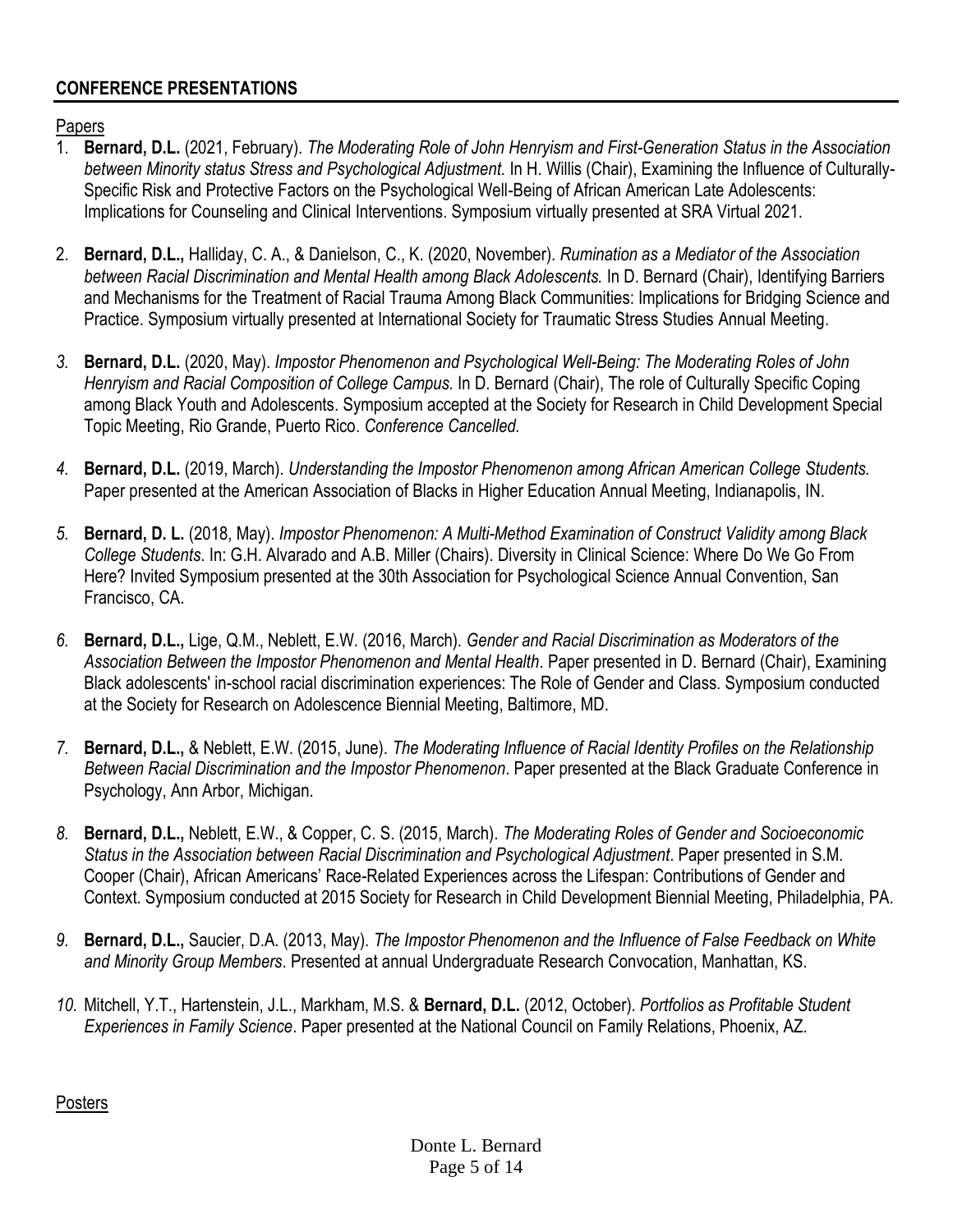- 1. **Bernard, D.L**., Comeau, G, C., Perez, C, D., Diaz, P. D., Salem, H, N., Jent, J.F. (August, 2019). The effects of stressor pileup on parent–child interaction-therapy among low-income racial and ethnic minority families. Poster presented at the biennial convention of Parent-Child Interaction Therapy International, Chicago, IL.
- 2. Salem, H, N., Garcia, D., **Bernard, D.L.**, Sherman, J. A. (August, 2019). The impact of non-interpersonal trauma-related stress on parent-child interaction therapy: Evaluating treatment engagement and outcomes. Poster presented at the biennial convention of Parent-Child Interaction Therapy International, Chicago, IL.
- 3. **Bernard, D.L.,** & Neblett, E. W. (April, 2018). Validating Clance's impostor scale among African American late adolescents. Poster presented at 2018 Society for Research on Adolescence Biennial Meeting, Minneapolis, Minnesota.
- 4. **Bernard, D.L.,** & Neblett, E. W. (June, 2017). Racial discrimination, interpersonal sensitivity, and impostor phenomenon: A mediation approach. Poster presented at the Black Graduate Conference in Psychology, Prairie view, TX.
- 5. **Bernard, D.L.,** & Neblett, E. W. (May, 2016). Vigilance as a moderator of the link between everyday discrimination and mental health. Poster presented at the Black Graduate Conference in Psychology, Coral Gables, FL.
- 6. **Bernard, D.L.,** & Neblett, E.W. (2014, June). The effects of racial discrimination and racial identity on the impostor phenomenon*.* Poster presented at the Third Biennial APA Division 45 Research Conference, Eugene, Oregon.
- 7. **Bernard, D.L.,** McManus, J. L., & Saucier, D. A. (2013, January). Making mountains of molehills: Opportunities for justification in an emergency interracial helping situation. Poster presented at the annual meeting of the Society for Personality and Social Psychology, New Orleans, Louisiana.
- 8. McManus, J. L., **Bernard, D. L.,** & Saucier, D. A. (2013, January). Consequences of practicality in helping natural disaster victims: A comparison of the 2011 Japanese tsunami and Joplin, Missouri Tornado. Poster presented at the annual meeting of the Society for Personality and Social Psychology, New Orleans, Louisiana.
- 9. **Bernard, D.L.,** McManus, J. L., & Saucier, D. A. (2011, September). Discrimination in Helping Situations as a Function of Financial Cost*.* Poster presented at the McNair Scholar Heartland Conference, Kansas City, MO.

# **Workshops**

- 1. Jent, J.F., Peskin, A., **Bernard, D. L**., Sherman, J., A., Garcia, D., Weinstein, A. (August, 2019). *I-PCIT: Learning the ins and outs of technological proficiency, CDI Coaching, and PDI Coaching.* Workshop presented at the biennial convention of Parent-Child Interaction Therapy International, Chicago, IL.
- 2. Mitchell, Y. M, Hartenstein, J. L., & **Bernard, D.L.** (2013, March*). Student hierarchy of needs in family science*. Workshop presented at the annual Innovations in Teaching and Learning Conference, Manhattan, KS.

# **INVITED PRESENTATIONS, WORKSHOPS, AND PANELS**

- 1. **Bernard, D.L.** (April, 2021). *Psychological Consequences of Racial Trauma among Black Youth*. Invited Presentation given virtually at University of Notre Dame Kroc Institute Peace Research Seminar.
- 2. **Bernard, D. L**. & Lowe, L. (April, 2021). *Understanding Impostor Syndrome: Strategies for Academic Success.* Invited Presentation given virtually at Our Lady of the Lake University, McNair Scholars Program.
- 3. **Bernard, D. L**. (March, 2021). *Adverse Childhood Experiences and Multicultural Clinical Practice*. Invited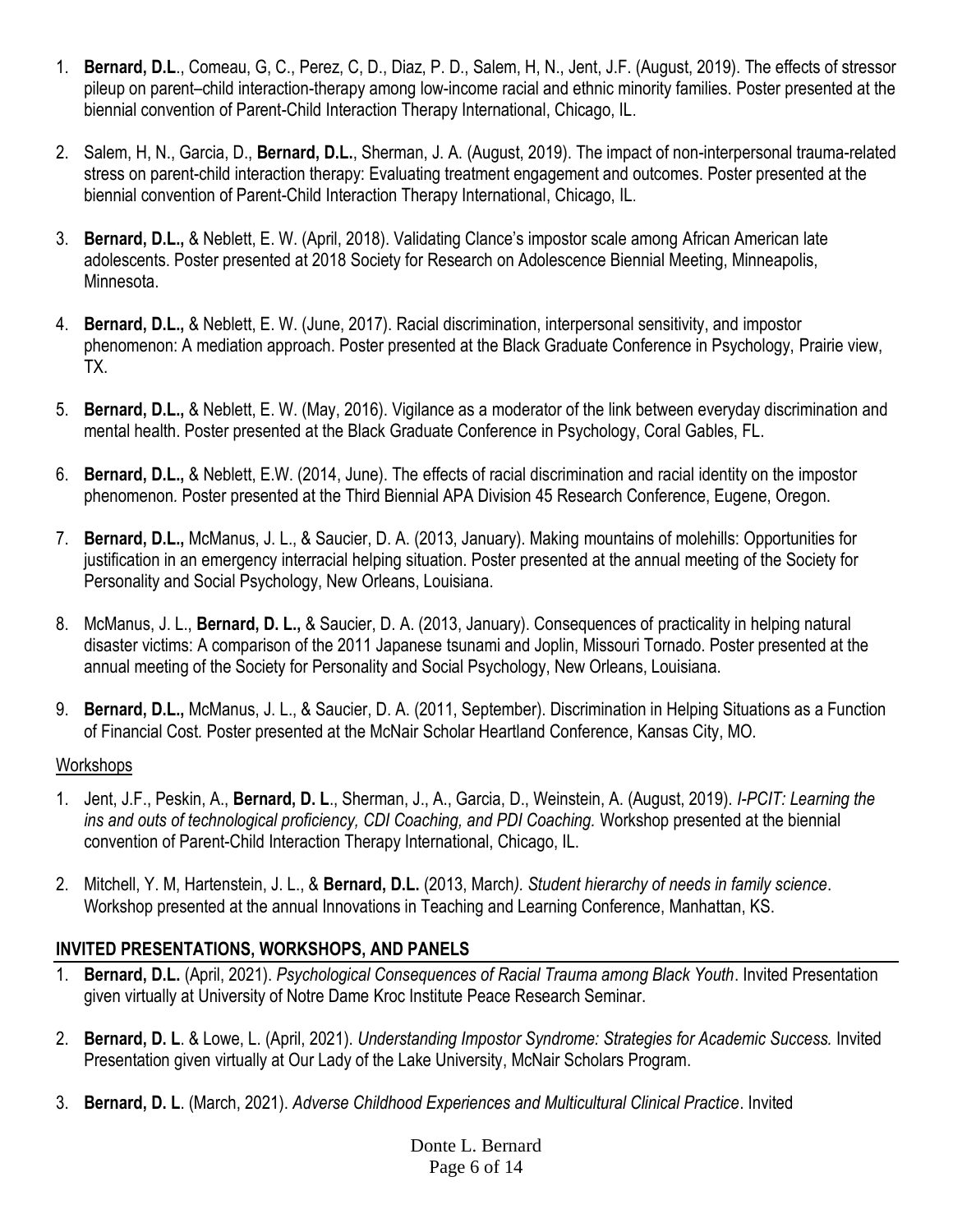Presentation given virtually at University of Virginia, Department of Psychology Clinical Lunch.

- 4. **Bernard, D. L.** & Goodrum, N. M. (2021, January). *Multicultural Considerations in Trauma Treatment*. Invited Presentation given virtually at the South Carolina Psychiatric Association Annual Meeting, Virtual Conference.
- 5. **Bernard, D.L.** (2020, September). *Stress and Stress Management among Black Men*. Invited Presentation given virtually at Endangered? A Talk on Health of Black Men. Virtual Workshop.
- *6.* **Bernard, D. L**., & Goodrum, N.M. (February, 2020). *Identifying and Managing Trauma-Related Anxiety within Academic Contexts.* Invited Workshop presented at Meeting Street Elementary School, Charleston, SC.
- 7. **Bernard, D. L**. & Lowe, L. (June, 2020). *The Impostor Syndrome: Strategies for Academic & Professional Success.*  Invited Presentation given at Howard University Summer Enrichment Science Academy.
- 8. Invited Panelist, Boston University Day of Collective Engagement, June 2020 *Psychological and Physiological Impacts of Racism*
- 9. Invited Panelist, University of Michigan National Center for Institutional Diversity, June 2020 *"Still, we rise": Navigating racial and religious identity in the academy. Virtual Webinar*
- 10. **Bernard, D. L**. (February, 2020). *We Can't Talk about ACE Without Race: A Culturally Informed Model of the Adverse Childhood Experiences Framework.* Invited Presentation given at University of North Carolina Chapel Hill Diversity Journal Club.
- *11.* **Bernard, D. L**. (September, 2017). *Navigating a Predominately White Institution and Contextualizing Impostor Phenomenon as a Minoritized Male.* Invited presentation given at University of North Carolina Chapel Hill, Brotherhood of Success meeting.
- *12.* **Bernard, D. L**. (December, 2016). *Psychology of the Impostor Phenomenon.* Invited presentation given at McDougle Middle School, Chapel Hill, NC.

# **SELECT RESEARCH EXPERIENCE**

*Threat-related Negative Valence Systems, Child Victimization, and Anxiety* 9/2019-Present Medical University of South Carolina, National Crime Victims Center Advisor*:* Carla Kmett Danielson, Ph.D.

Role on project: Collaborator and research assistant on project funded by the National Institute of Mental Health (1R01MH112209). This project longitudinally examines the impact of stressors on specific neural, physiological, and psychological processes that contribute to long-term stress management and resiliency among youth. As part of the project, I am utilizing a developmental risk and resilience framework to investigate the traumatic implications of racism on the health of Black youth and adolescents. My roles include assisting in data collection, developing research questions, developing and testing study hypotheses, collaborating within a multidisciplinary team, writing manuscripts, and disseminating findings.

*Providing a Continuum of Parent-Child Interaction Therapy Services to* 8/2018-9/2019 At-Risk Families and Children with Identified Developmental Disabilities University of Miami Miller School of Medicine, Mailman Center for Child Development Advisor: Jason F. Jent, Ph.D.

Role on project: Co-Investigator on research team investigating the dissemination and implementation of Parent-Child Interaction Therapy (PCIT) in medically underserved, low-income, and high-need communities. This research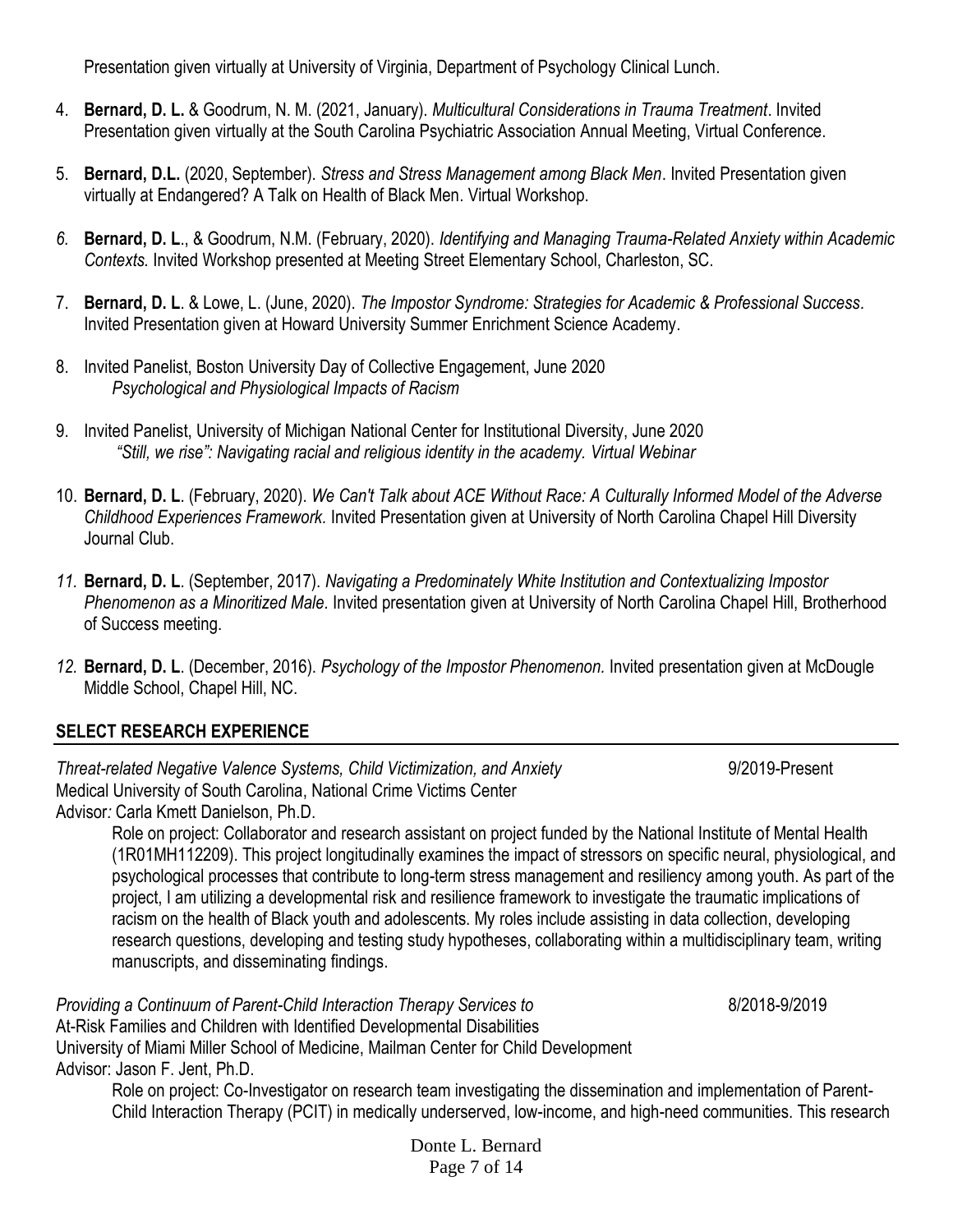Donte L. Bernard Page 8 of 14

program examines the engagement strategies and tailored treatment approaches most efficacious in engaging diverse populations from medically underserved areas, as well as the developmental trajectories of children in such families before and after PCIT treatment. As a research team member, I assisted in data collection, developed research questions, developed and tested study hypotheses, and presented findings at national conferences.

*Strengthening the Black Family: Community Based Participatory Research* 8/2015-9/2018 University of North Carolina Department of Psychology & Neuroscience

Advisor: Enrique Neblett, Ph.D.

Role on project: Member of research team developing a community-academic partnership focused on racism and mental health in African American children, youth, and families in Raleigh, North Carolina. The goal of this collaboration is to develop culturally informed interventions for Black youth and families and reduce racial healthcare disparities within the community. As a research team member, participated in photovoice training and community town hall meetings. Assisted in implementation of photovoice training with youth. Project funded by the *Detroit Community-Academic Urban Research Center, the University of Michigan Community-Based Participatory Research Academy, and the Carolina Center for Public Service.*

Racial, Contextual, and Cultural Factors that Undergird the Impostor-Adjustment Link 4/2014-Present University of North Carolina Department of Psychology & Neuroscience

Advisor: Enrique Neblett, Ph.D.

Role on project: Developed research program that incorporates a developmental psychopathology perspective, as well as structural equation modeling, longitudinal, and qualitative approaches to examine the development, maintenance, and psychological implications of impostor phenomenon among African American youth and emerging adults. First author or coauthor on several manuscripts either accepted or under review examining the development of impostor phenomenon, and moderators and mediators of the impostor-adjustment link among African American emerging adults. As part of project, defended dissertation (5/2018).

*Racism-Related Stress and Health: Underlying Mechanisms and Processes* 8/2013-9/2019 *University of North Carolina Department of Psychology & Neuroscience* Advisor: Enrique Neblett, Ph.D.

Role on project: Member of research team that longitudinally investigated the underlying mechanisms and processes of the link between race-related stress and health among African American emerging adults. The project broadly aims to elucidate mental and physical health trajectories of African American young adults following exposure to racism-related stress and was funded by the UNC Research Council and the UNC Institute of African American Research. As project coordinator, converted paper and pencil measures to online Qualtrics platform, assisted in IRB modifications, and led data collection for the project. As a member of the research team, assisted in data collection, lead and co-author manuscripts, disseminate findings at national conferences.

*Victimization and Aggression in Urban Adolescent Minorities**5/2012-7/2012*

Loyola University Chicago Department of Psychology Advisors: Noni Gaylord-Harden, Ph.D.

> Role on project: Lead role in entering and coding data, assisted in data collection. Conducted literature review related to how community victimization and aggressive behavior impact psychosocial functioning variables victimization and aggression. Assisted in the publication of manuscript.

#### *Ethnic Identity, Coping, and Self-Esteem in Low-Income Urban Male Minorities**5/2012-7/2012* Loyola University Chicago Department of Psychology

Advisors: Maryse Richards, Ph.D.

Role on project: Assisted in development of research questions and implementation of project examining the effectiveness of community-based intervention designed to bolster ethnic identity and coping skills and decrease community violence in inner city Chicago. Participated in community partnership "CeaseFire" project meetings.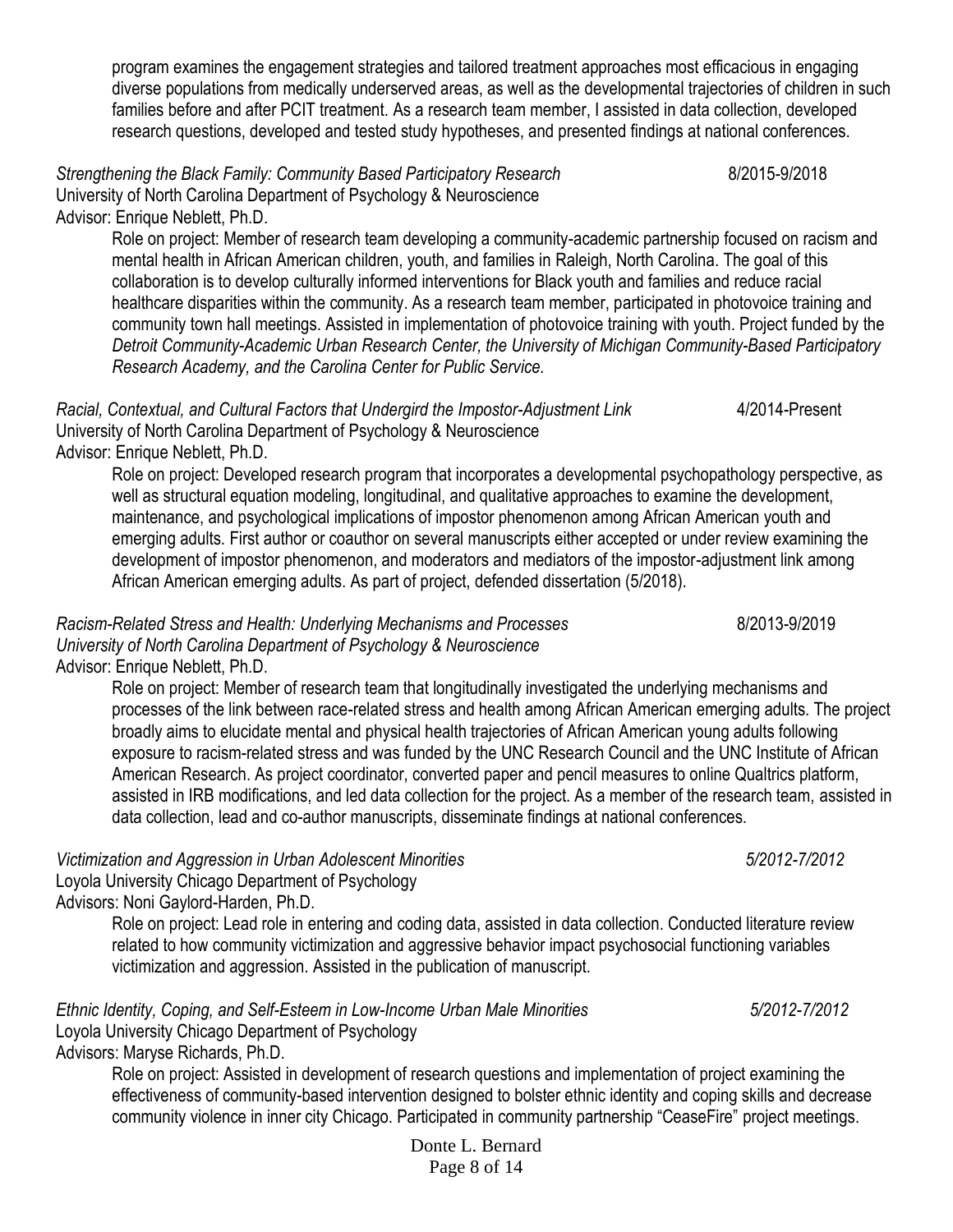Assisted in data collection. Entered and coded data in order to statistically analyze data using SPSS. Proofread grant proposal. Conducted literature review of ethnic identity and protective mechanisms within underrepresented low-income males.

*Racial Discrimination in Helping Situations as a Function of Financial Cost*8/2011-5/2012

Kansas State University Department of Psychology,

Advisors: Donald Saucier, Ph.D. & Jessica McManus, Ph.D.

Role on project: Developed study design and research questions to examine disparities in funding allocation to between general student organizations and organizations that specifically support racial minority groups. Led participant recruitment and data collections. Assisted in data analysis. Published manuscript and orally presented findings.

# **CLINICAL EXPERIENCE**

Supervised Post-Doctoral Clinical Experience During Postdoctoral Year

*National Crime Victims Research and Treatment Center (NCVC)* 9/2019-Present Medical University of South Carolina

Supervisors: Carla Kmett Danielson, Ph.D. & Alyssa Rheingold, Ph.D.

Responsibilities: Provide trauma-based assessment and psychotherapy to children and adults who were victims or survivors of crimes, traumatic events, and homicide. Deliver, with fidelity, evidence-based treatments for PTSD and other trauma-related problems including Trauma Focused-Cognitive Behavioral Therapy, Risk Reduction Through Family Therapy, Trauma-Grief Component Therapy for Adolescents, Prolonged Exposure, and Cognitive Processing Therapy.

#### Supervised Pre-Doctoral Clinical Experience During Internship Year

*Pediatric Psychology Diabetes Clinic*3/2019-9/2019

Department of Pediatrics, University of Miami Miller School of Medicine

Supervisor: Eileen Davis, Ph.D. & Monica Dowling, Ph.D.

Responsibilities: Provided consultation and intervention services to children, adolescents, and their families seeking diabetes care. Worked in a multidisciplinary team including pediatric endocrinologists, nurses, nutritionists, and diabetes educators. Conducted assessments and brief interventions for presenting concerns including coping and adjustment to a new diagnosis, adherence issues, healthy lifestyle adjustment and transition of diabetes-related care from parent to child, as well as comorbid concerns about child psychopathology and psychosocial, academic, and behavioral functioning. Utilized evidence-based Motivational Interviewing and Cognitive Behavioral Therapy paradigms as basis for intervention services.

# *Psychological Assessment of Learning Disorders*3/2019-9/2019

Department of Pediatrics, University of Miami Miller School of Medicine.

Supervisor: Lynn Kerdyk, Ph.D.

Responsibilities: Provided psychoeducational and neuropsychological assessment services to families seeking evaluation for psychological and learning problems. Diagnoses evaluated included a full range of mood, anxiety, and behavioral disorders, learning disabilities with impairments in reading, writing, and math. Tests utilized included WISC-V, KTEA-3, CTOPP-2, Bender Visual-Motor Gestalt Test, Second Edition, and Nelson Denny Reading Test. Conducted evaluations, complete assessment reports, and provided feedback to families.

Parent-Child Interaction Therapy with Underserved Populations **8/2018-8/2018-9/2019** Department of Pediatrics, University of Miami Miller School of Medicine

Supervisor: Jason Jent, Ph.D.

Responsibilities: Conducted Parent-Child Interaction Therapy (PCIT) with 2-12-year-old children and their parents as part of grant sponsored by Miami-Dade County to examine the effectiveness of technology-enhanced and

> Donte L. Bernard Page 9 of 14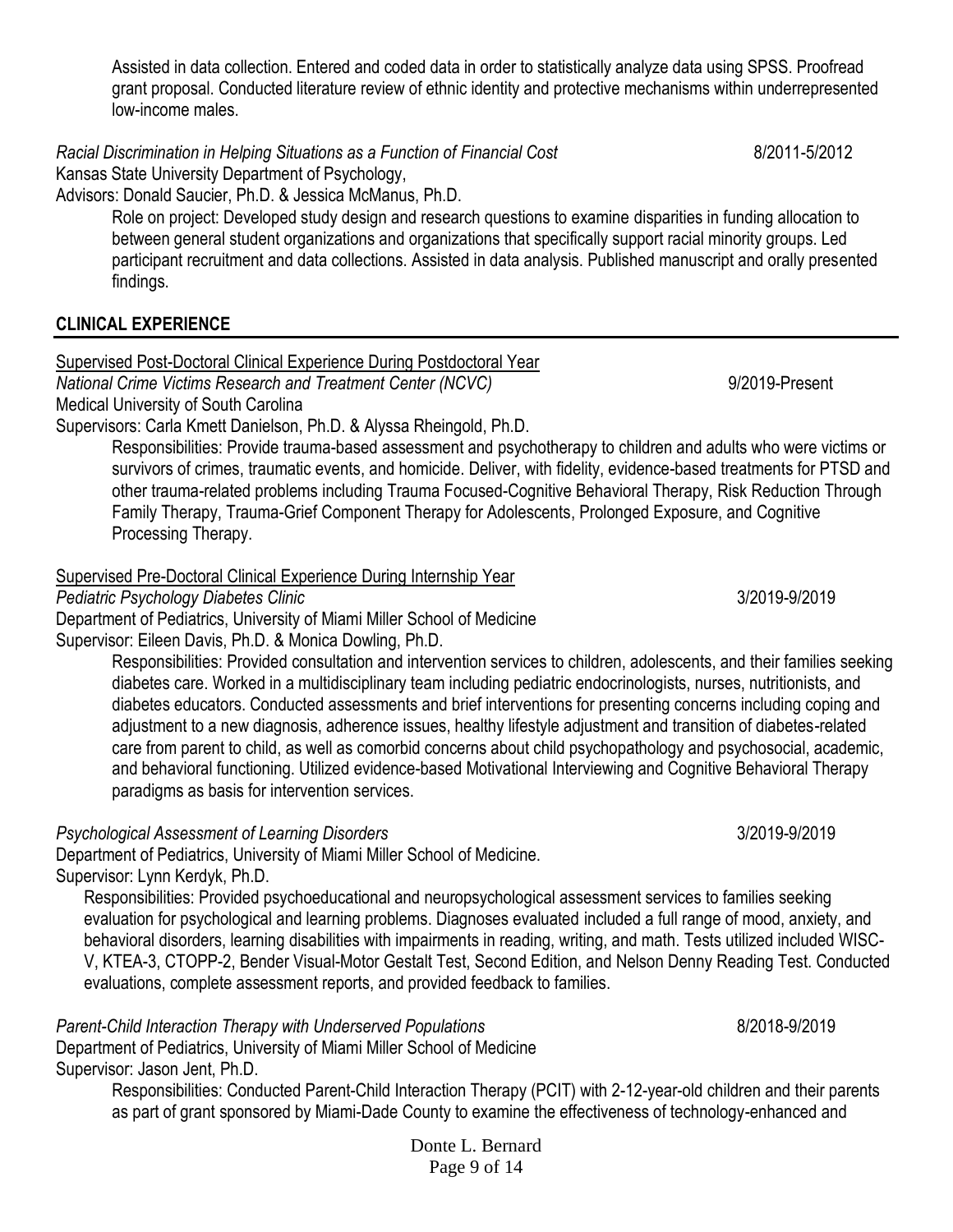Donte L. Bernard Page 10 of 14

community-embedded services for the treatment of early conduct problems, disruptive behavior, Autism-Spectrum Disorder, and comorbid parental and child mood disorders. Conducted therapy in internet-based, telehealth, and pediatric outpatient therapeutic settings. Participated in weekly individual and group supervision, attended and presented cases, and screened families to determine eligibility. Met all certification requirements as required by PCIT International to become a certified PCIT Therapist.

*Child Protection Team* 8/2018-9/2019

Department of Pediatrics, University of Miami Miller School of Medicine Supervisors: Susan Dandes, Ph.D.

> Responsibilities: Conducted specialized forensic evaluations of allegations of various forms of child maltreatment allegations, including physical, sexual, and emotional abuse or neglect. Drafted reports submitted to court to assist in investigative process that included an assessment of the abuse allegations (i.e., narrative of alleged event), the child's psychological functioning and treatment needs, recommendations regarding the child victim's best interests related to visitation, reunification, court testimony, and psychological functioning and treatment needs for alleged perpetrators or non-offending parent.

#### *Behavioral Pediatrics Clinic* 8/2018-3/2019

Department of Pediatrics, University of Miami Miller School of Medicine Supervisors: Allison Weinstein, Ph.D.

> Responsibilities: Provided outpatient therapeutic services to families with a range of anxiety and comorbid developmental including Generalized Anxiety Disorder, Specific Phobia, Trauma, Obsessive-Compulsive Disorder, and Pediatric Autoimmune Neuropsychiatric Disorders. Provided evidence-based Cognitive Behavioral Therapy interventions, exposure and response-prevention, and behavioral parent training. Participated in weekly individual and group supervision*.*

#### *Continuity Clinic (Pediatric Consultation and Liaison)* 8/2018-3/2019

Department of Pediatrics, University of Miami Miller School of Medicine Supervisors: Maite Schenker, Ph.D.

> Responsibilities: Provided consultation and liaison services within a primary pediatric care clinic for children and families regarding child development, child psychopathology, and parenting challenges including oppositional behavior, sleep problems, developmental disabilities, ADHD, and Depression. Provided interprofessional education to pediatric medical residents. Coordinated care and made recommendations about referrals for longer term care and provided weekly outpatient therapy. Participated in weekly individual and group supervision.

#### Supervised Pre-Doctoral Clinical Experience During Graduate School

# *Couples Therapy Practicum*8/2017 – 5/2018

UNC Psychology Community Clinic Supervisor: Don Baucom, Ph.D.

Responsibilities: Conducted cognitive behavioral couples' therapy (CBCT) with heterosexual and sexual-minority couples in committed relationships in an outpatient mental health center. Served as a treating therapist on a 10 session CBCT pilot study specifically adapted for female same sex couples entitled: Affirming Couples Counseling to Engage Same Sex partner (ACCESS). Presenting concerns included relationship dysfunction, individual psychopathology, and stressors specific to LGBQ identity. Attended weekly didactic seminar; attended and presented cases at weekly group supervision; participated in weekly individual supervision.

Anxiety Practicum 8/2016-5/2017 UNC Psychology Community Clinic Supervisor: Jon Abramowitz, Ph.D.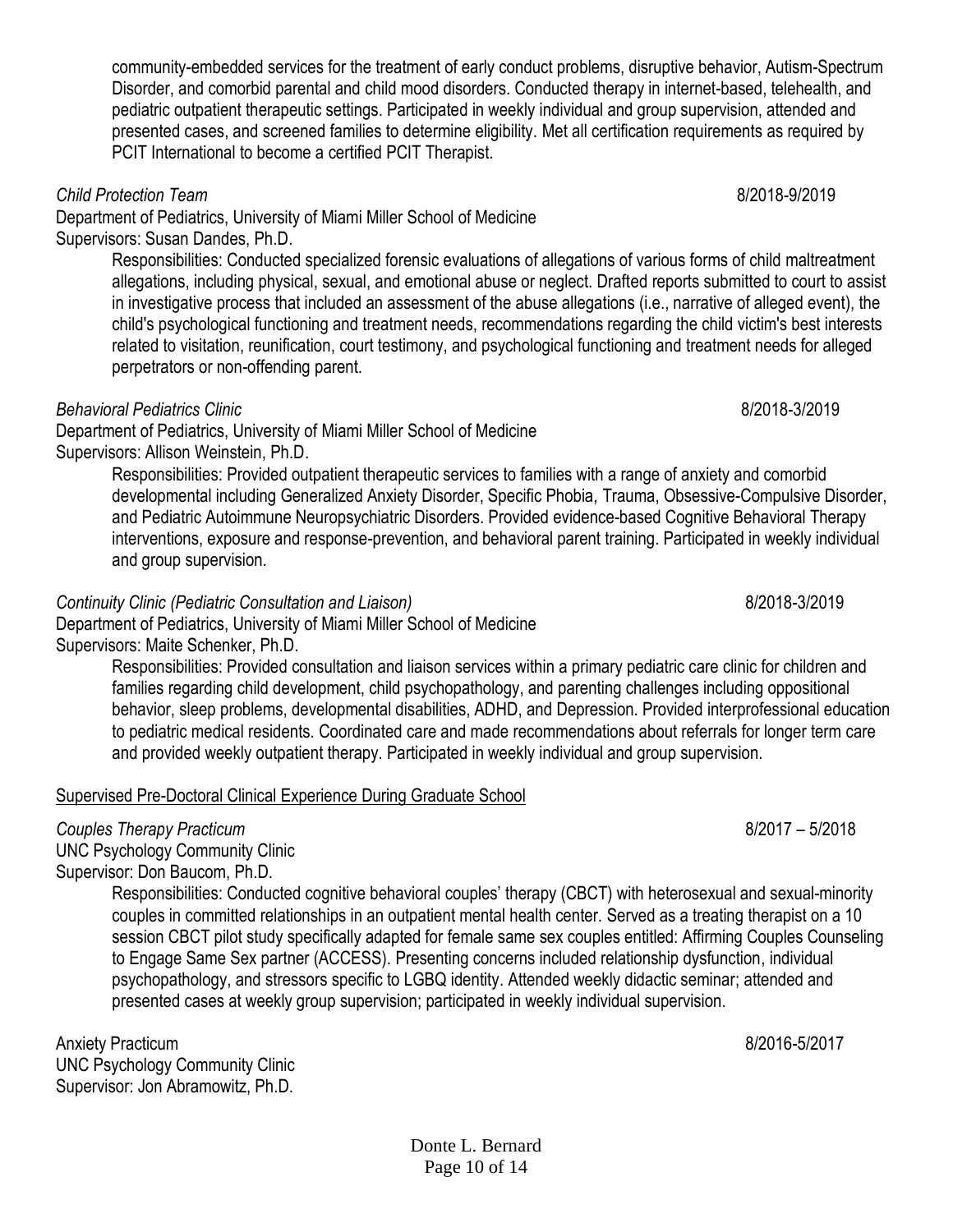Responsibilities: Conducted assessment services and weekly cognitive behavioral therapy and exposure-based therapy for individuals presenting with anxiety disorders. Conducted structured diagnostic interviews (e.g., Anxiety Disorders Interview Schedule) with new patients. Presenting concerns included panic disorder, obsessive compulsive disorder, social anxiety disorder with comorbid depression, and generalized anxiety disorder. Participated in weekly didactic seminar on theory and technique; participated in weekly group and individual supervision.

# *University of North Carolina Family Medicine Hospital Practicum*7/2016-6/2017

UNC Family Medicine Outpatient Hospital Supervisor: Linda Myerholtz, Ph.D.

> Responsibilities: Provided clinical intake assessments, conducted individual and family therapy, and conducted brief psychological assessments in an integrated primary care setting to new and existing adolescent and adult patients (ages 18 to 74) at the UNC Family Medicine Center. Developed case conceptualizations, generated treatment plans, and monitored treatment progress. Therapy provided was primarily problem-focused and included approaches from behavioral, cognitive-behavioral, interpersonal, frameworks. Clients presented with a variety of concerns including ADHD, anxiety, personality disorders domestic violence, mood disorders, adjustment disorders, chronic pain, crisis management, and suicidality. In addition, co-led adult mindfulness group and conducted clinical consultations, risk assessments, and collaborated with primary care doctors on patient care. Participated in weekly individual supervision.

#### Acute Inpatient Adolescent Unit Practicum **7/2015-5/2016** 7/2015-5/2016

Central Regional Hospital

Supervisor: Scott Schwartz, Ph.D.

Responsibilities: Conducted individual and group psychotherapy with adolescents with severe psychopathology between the ages of 12 to 17 at an inpatient psychiatric hospital. Therapy provided was primarily short term and goal-focused and included approaches from behavioral, disorder, cognitive-behavioral, interpersonal, dialectical behavioral, and collaborative problem solving frameworks. Developed case conceptualizations, generated treatment plans, and monitored treatment progress. In addition, conducted psychological evaluations, wrote reports detailing assessment results and recommendations. Received didactic training in administering, scoring, and interpreting projective, personality, and cognitive assessment batteries. Participated in weekly group and individual supervision.

#### *Advanced Assessment Practicum* 6/2015-5/2018

UNC Psychology Community Clinic Supervisor: Jen Youngstrom, Ph.D.

Responsibilities: Conduct full diagnostic assessments in an outpatient mental health center, with children, adolescents, and adults (ages 10 – 23) presenting primarily with concerns related to ADHD, learning disorders, and academic/work difficulties. Administer tests of cognitive ability, achievement, attention, and a range of psychiatric symptoms; make behavioral observations; consulted with teachers and other health care providers as necessary; interpret test results; develop diagnostic impressions; write full diagnostic integrative reports; provide feedback to individuals and families. Participate in and presented cases in biweekly didactic seminar and group supervision and individual supervision.

*Behavioral Parent Training with Underserved Populations Practicum*2/2015 – 5/2018

UNC Psychology Community Clinic

Supervisors: Deborah Jones, Ph.D. & Rex Forehand, Ph.D.

Responsibilities: Provide one evidence-based Behavioral Parent Training (BPT) program, Helping the Noncompliant Child, to families of children (ages 3-7) with disruptive behavior disorders for NIMH-funded study of the efficacy of technological enhancements in improving outcomes for primarily low SES and ethnic minority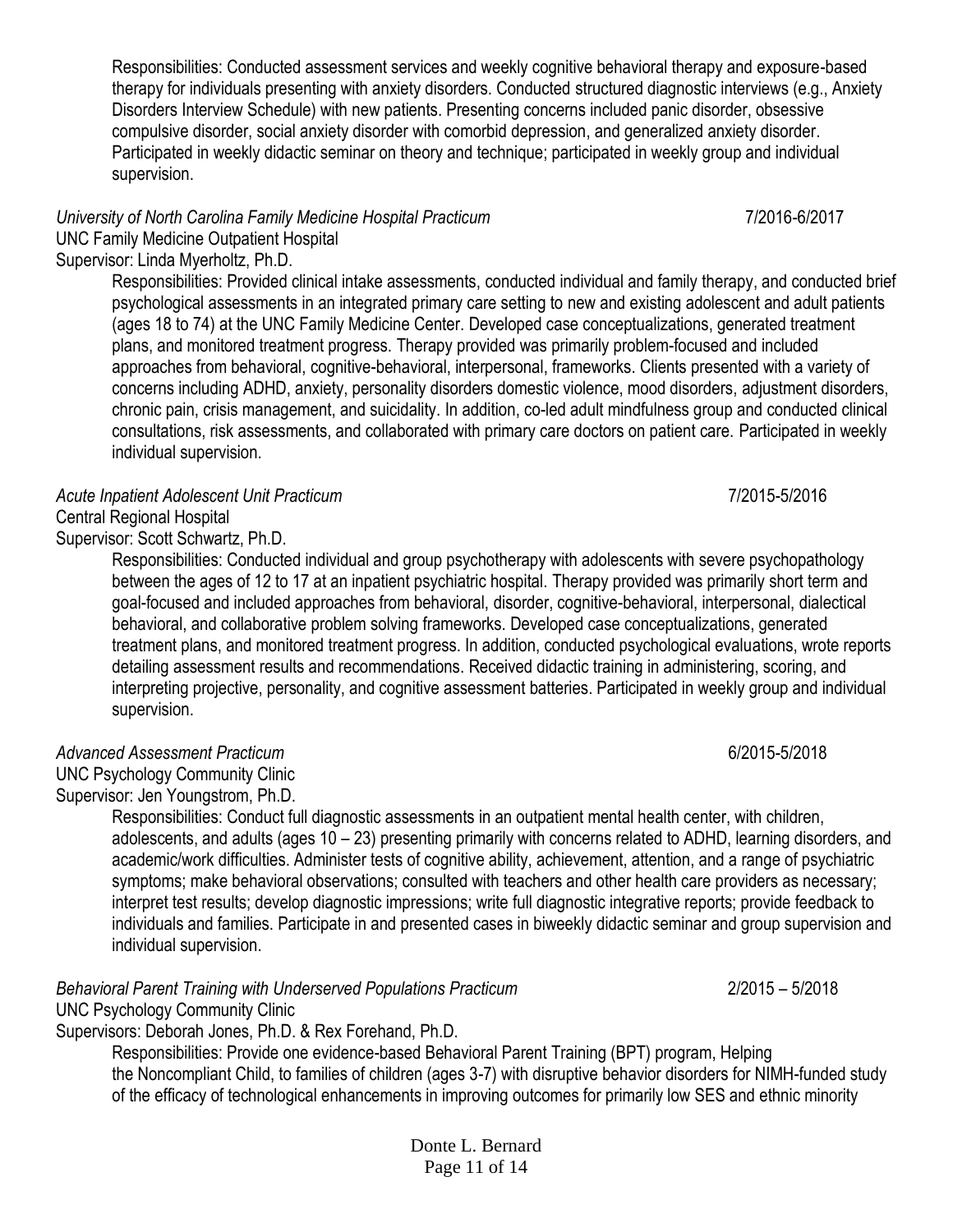families. Participate in a weekly didactic focused on the theory of Behavioral Parent Training (BPT) and the skills of Helping the Noncompliant Child. Present cases in weekly group supervision.

*School-Based Psychological Services Practicum* 10/2014 – 06/2015

McDougle Middle School

Supervisor: Jen Youngstrom, Ph.D.

Responsibilities: Conducted intake assessments with parents and teachers, which involved administering and scoring measures to assess for internalizing and externalizing symptomatology. Conducted psychotherapy with children between the ages of 11 to 14. Developed case conceptualizations, generated treatment plans, and monitored treatment progress. Collaborated with clients, parents, and school personnel to implement treatment plans. Participated Individualized Education Plan (IEP) and 504 Plan meetings; consulted with teachers, school psychologists, and families to coordinate care. Received didactic training in conducting empirically supported treatments with children.

*Outpatient Child and Family Practicum*6/2014 – 8/2016

UNC Psychology Community Clinic Supervisor: Jen Youngstrom, Ph.D.

> Responsibilities: Provided individual and family therapy to children, adolescents, and adults (ages 5-19) in an outpatient mental health center. Used primarily behavioral and cognitive-behavioral techniques with clients presenting primarily with mood disorders, anxiety, ADHD, and behavioral problems. Participated in and presented cases in weekly didactic seminar and group supervision; received weekly individual supervision.

#### **PROVISION OF CLINICAL SUPERVISION**

*Parent Child Interaction Therapy*9/2018-8/2019 Department of Pediatrics, University of Miami Miller School of Medicine Supervisor: Jason Jent, Ph.D.

Responsibilities: Supervise and conduct co-therapy using PCIT protocol with one third year graduate student. Review recorded sessions and provided feedback; met weekly for individual supervision to discuss case conceptualization and treatment planning; provide training and guidance in all elements of clinical training, case management, and administrative duties. Received weekly supervision of supervision from a licensed psychologist.

#### *Outpatient Child and Family Practicum*8/2016– 5/2018

Department of Psychology and Neuroscience, Clinical Psychology Program Supervisor: Jennifer Youngstrom, Ph.D.

> Responsibilities: Supervise all therapy cases (children, adolescents, and adults) of two second-year graduate students during their first year of clinical training, using primarily behavioral and cognitive-behavioral techniques, as well as parent behavioral training. Reviewed recorded sessions and provided feedback; met weekly for individual supervision to discuss case conceptualization and treatment planning; provided training and guidance in all elements of clinical training, case management, and administrative duties. On-call for assistance with risk assessment and decision-making as needed. Received weekly supervision of supervision from a licensed psychologist.

*Child, Adolescent, and Adult Assessment Practicum*8/2016 – 5/2018 Department of Psychology, Clinical Psychology Program

Supervisor: Jennifer Youngstrom, Ph.D.

Responsibilities: Supervise four graduate students on full diagnostic assessments with children, adolescents, and adults presenting with ADHD, learning disorders, mood disorders, and anxiety disorders. Provide training and guidance in administration of specific assessments as well as broad evidence-based practices; review recorded sessions and provided feedback; discuss diagnostic conceptualizations; review all scored measures and written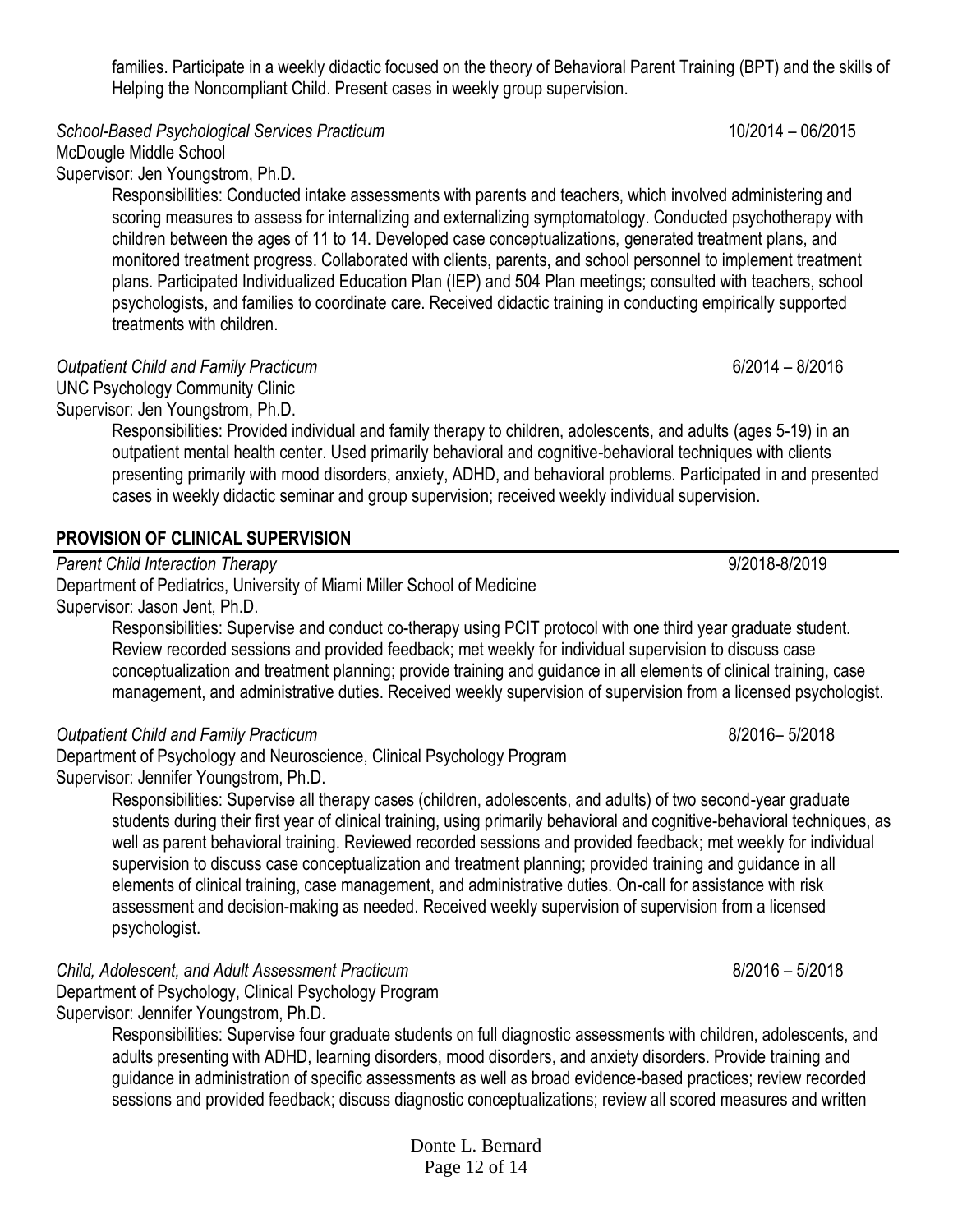materials; assisted with every stage of preparing full diagnostic evaluation reports. On-call for assistance with risk assessment and decision-making as needed. Receive weekly supervision of supervision.

#### **CLINICALLY RELEVANT CERTIFICATIONS AND TRAINING**

| <b>Trauma and Grief Component Therapy for Adolescents</b><br>Department of Pediatrics,<br>University of Miami Miller School of Medicine.                                                                                                                                                                                         | 10/2018         |
|----------------------------------------------------------------------------------------------------------------------------------------------------------------------------------------------------------------------------------------------------------------------------------------------------------------------------------|-----------------|
| Leadership Development in Neurodevelopmental Disabilities (LEND)<br><b>Training Program</b><br>Department of Pediatrics,<br>University of Miami Miller School of Medicine.                                                                                                                                                       | 8/2018-8/2019   |
| <b>Multicultural Training for Clinical Treatment of Individuals</b><br>from Diverse Populations<br>Department of Psychology & Neuroscience,<br>University of North Carolina                                                                                                                                                      | 8/2014 - 5/2015 |
| <b>TEACHING EXPERIENCE</b>                                                                                                                                                                                                                                                                                                       |                 |
| Graduate Research Consultant (May 2018 - June 2018)<br>Department of Psychology and Neuroscience, University of North Carolina, Chapel Hill<br>Course: African American Psychology (PSYC 503)                                                                                                                                    |                 |
| Teaching Assistant (January 2016 – December 2016)<br>Department of Education, University of North Carolina, Chapel Hill<br>Course: Thriving in College and Beyond (EDU 231)                                                                                                                                                      |                 |
| Graduate Research Consultant (May 2015 - June 2015)<br>Department of Psychology and Neuroscience, University of North Carolina, Chapel Hill<br>Course: African American Psychology (PSYC 503)                                                                                                                                    |                 |
| Teaching Assistant (August 2010-December 2013)<br>Department of Education, Kansas State University<br>University Experience PILOTS Program (EDCEP 111)                                                                                                                                                                           |                 |
| Teaching Assistant (August 2010-December 2013)<br>Department of Psychology, Kansas State University<br>Course: General Psychology PILOTS Program (PSYCH 110)                                                                                                                                                                     |                 |
| <b>SERVICE AND LEADERSHIP</b>                                                                                                                                                                                                                                                                                                    |                 |
| Internship Diversity Training Committee (Co-Founder)<br>Charleston Consortium Clinical Psychology Internship Program<br>Responsibilities: Collaborate with faculty and postdoctoral fellows to develop and implement diversity related<br>training experiences to bolster multicultural competencies for predoctoral internship. | 11/2019-Present |
| Pre-Graduate Education Advisor<br>University of North Carolina Chapel Hill<br>Responsibilities: In weekly office hour, provided guidance to undergraduate students interested in pursuing master's<br>or doctoral degrees; specifically, provided guidance on choosing type of degree program, selecting specific                | 8/2016-5/2017   |

Donte L. Bernard Page 13 of 14